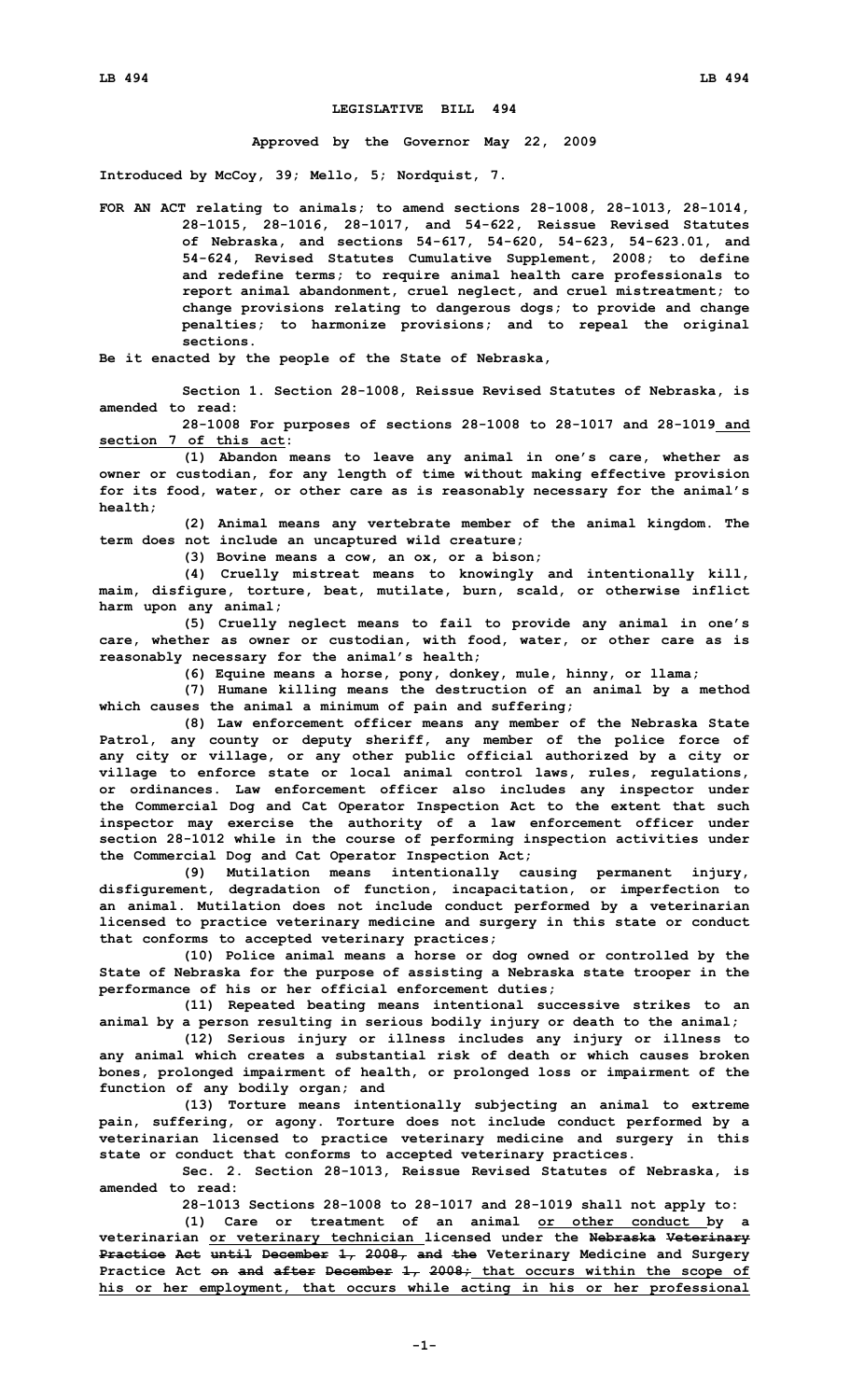**LB 494 LB 494**

**capacity, or that conforms to commonly accepted veterinary practices;**

**(2) Commonly accepted care or treatment of <sup>a</sup> police animal by <sup>a</sup> law enforcement officer in the normal course of his or her duties;**

**(3) Research activity carried on by any research facility currently meeting the standards of the federal Animal Welfare Act, 7 U.S.C. 2131 et seq., as such act existed on January 1, 2003;**

**(4) Commonly accepted practices of hunting, fishing, or trapping;**

**(5) Commonly accepted practices occurring in conjunction with sanctioned rodeos, animal racing, or pulling contests;**

**(6) Humane killing of an animal by the owner or by his or her agent or <sup>a</sup> veterinarian upon the owner's request;**

**(7) Commonly accepted practices of animal husbandry with respect to farm animals and commercial livestock operations, including their transport from one location to another and nonnegligent actions taken by personnel or agents of the Nebraska Department of Agriculture or the United States Department of Agriculture in the performance of duties prescribed by law;**

**(8) Use of reasonable force against an animal, other than <sup>a</sup> police animal, which is working, including killing, capture, or restraint, if the animal is outside the owned or rented property of its owner or custodian and is injuring or posing an immediate threat to any person or other animal;**

**(9) Killing of house or garden pests;**

**(10) Commonly followed practices occurring in conjunction with the slaughter of animals for food or byproducts; and**

**(11) Commonly accepted animal training practices.**

**Sec. 3. Section 28-1014, Reissue Revised Statutes of Nebraska, is amended to read:**

**28-1014 Any city, village, or county may adopt and promulgate rules, regulations, and ordinances which are not inconsistent with the provisions of sections 28-1008 to 28-1017 and 28-1019 and section 7 of this act for the protection of the public, public health, and animals within its jurisdiction.**

**Sec. 4. Section 28-1015, Reissue Revised Statutes of Nebraska, is amended to read:**

**28-1015 When an animal is owned by <sup>a</sup> minor child, the parent of such minor child with whom the child resides or legal guardian with whom the child resides shall be subject to the penalties provided under sections 28-1008 to 28-1017 and 28-1019 and section 7 of this act if the animal is abandoned or cruelly neglected.**

**Sec. 5. Section 28-1016, Reissue Revised Statutes of Nebraska, is amended to read:**

**28-1016 Nothing in sections 28-1008 to 28-1017 and 28-1019 and section 7 of this act shall be construed as amending or changing the authority of the Game and Parks Commission as established in the Game Law or to prohibit any conduct authorized or permitted by such law.**

**Sec. 6. Section 28-1017, Reissue Revised Statutes of Nebraska, is amended to read:**

**28-1017 (1) For purposes of this section:**

**(a) Reasonably suspects means <sup>a</sup> basis for reporting knowledge or <sup>a</sup> set of facts that would lead <sup>a</sup> person of ordinary care and prudence to believe and conscientiously entertain <sup>a</sup> strong suspicion that criminal activity is at hand or that <sup>a</sup> crime has been committed; and**

**(b) Employee means any employee of an agency relating to <sup>a</sup> governmental agency dealing with child or adult protective services, animal control, or animal abuse.**

**(2) Any employee, while acting in his or her professional capacity or within the scope of his or her employment, who observes or is involved in an incident which leads the employee to reasonably suspect that an animal has been abandoned, cruelly neglected, or cruelly mistreated shall report such to the entity or entities that investigate such reports in that jurisdiction.**

**(3) The report of an employee shall be made within two working days of acquiring the information concerning the animal by facsimile transmission of <sup>a</sup> written report presented in the form described in subsection (6) of this section or by telephone. When an immediate response is necessary to protect the health and safety of the animal or others, the report of an employee shall be made by telephone as soon as possible.**

**(4) Nothing in this section shall be construed to impose <sup>a</sup> duty to investigate observed or reasonably suspected animal abandonment, cruel neglect, or cruel mistreatment. Any person making <sup>a</sup> report under this section is immune from liability except for false statements of fact made with malicious intent.**

**(5) Reports <sup>A</sup> report made by an employee pursuant to this section shall include:**

**(a) The reporter's name and title, business address, and telephone**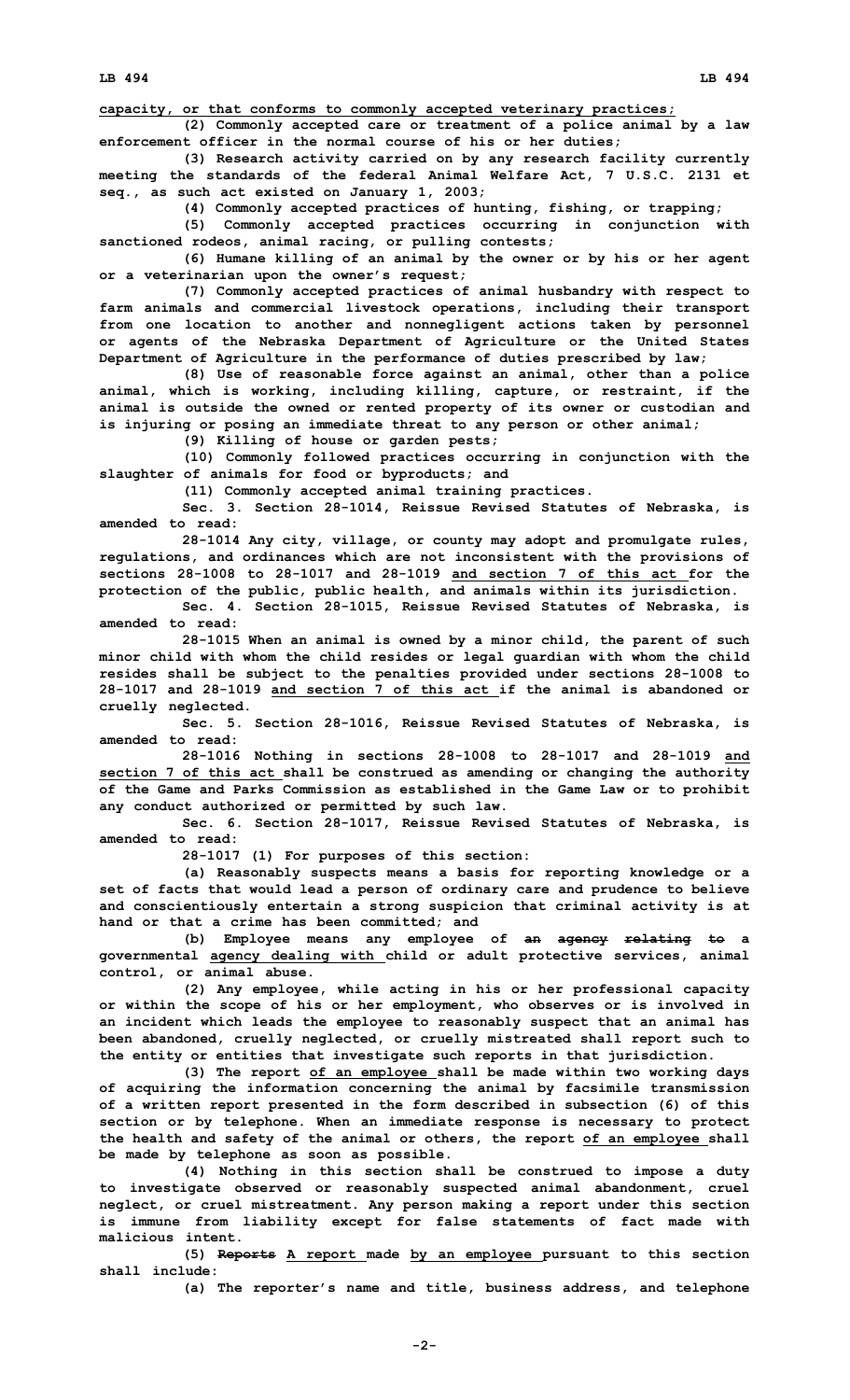**number;**

**(b) The name, if known, of the animal owner or custodian, whether <sup>a</sup> business or individual;**

**(c) <sup>A</sup> description of the animal or animals involved, person or persons involved, and location of the animal or animals and the premises; and**

**(d) The date, time, and <sup>a</sup> description of the observation or incident which led the reporter to reasonably suspect animal abandonment, cruel neglect, or cruel mistreatment and any other information the reporter believes may be relevant.**

**(6) Reports <sup>A</sup> report made by an employee pursuant to this section may be made on preprinted forms prepared by the entity or entities that investigate reports of animal abandonment, cruel neglect, or cruel mistreatment in that jurisdiction. The form shall include space for the information required under subsection (5) of this section.**

**(7) When two or more employees jointly have observed or reasonably suspected animal abandonment, cruel neglect, or cruel mistreatment and there is agreement between or among them, <sup>a</sup> report may be made by one person by mutual agreement. Any such reporter who has knowledge that the person designated to report has failed to do so shall thereafter make the report.**

**(8) Any employee failing to report under this section shall be guilty of an infraction.**

**Sec. 7. (1) Any animal health care professional, while acting in his or her professional capacity or within the scope of his or her employment, who observes or is involved in an incident which leads the animal health care professional to reasonably suspect that an animal has been abandoned, cruelly neglected, or cruelly mistreated, shall report such treatment to an entity that investigates such reports in the appropriate jurisdiction.**

**(2) Nothing in this section shall be construed to impose <sup>a</sup> duty to investigate observed or reasonably suspected abandonment, cruel neglect, or cruel mistreatment of an animal. Any person making <sup>a</sup> report under this section is immune from liability except for false statements of fact made with malicious intent.**

**(3) For purposes of this section, an animal health care professional means a licensed veterinarian as defined in section 38-3310 or a licensed veterinary technician as defined in section 38-3311.**

**Sec. 8. Section 54-617, Revised Statutes Cumulative Supplement, 2008, is amended to read:**

**54-617 For purposes of sections 54-617 to 54-624 and section 13 of this act:**

**(1) Animal control authority means an entity authorized to enforce the animal control laws of <sup>a</sup> county, city, or village or this state and includes any local law enforcement agency or other agency designated by <sup>a</sup> county, city, or village to enforce the animal control laws of such county, city, or village;**

**(2) Animal control officer means any individual employed, appointed, or authorized by an animal control authority for the purpose of aiding in the enforcement of sections 54-617 to 54-624 and section 13 of this act or any other law or ordinance relating to the licensure of animals, control of animals, or seizure and impoundment of animals and includes any state or local law enforcement officer or other employee whose duties in whole or in part include assignments that involve the seizure and impoundment of any animal;**

**(3)(a) Dangerous dog means <sup>a</sup> dog that, according to the records of an animal control authority: (i) Has killed <sup>a</sup> human being; (ii) has inflicted injury on <sup>a</sup> human being that requires medical treatment; (iii) has killed <sup>a</sup> domestic animal without provocation; or (iv) has been previously determined to be <sup>a</sup> potentially dangerous dog by an animal control authority, the owner has received notice from an animal control authority or an animal control officer of such determination, and the dog inflicts an injury on <sup>a</sup> human being that does not require medical treatment, injures <sup>a</sup> domestic animal, or threatens the safety of humans or domestic animals.**

**(b)(i) <sup>A</sup> dog shall not be defined as <sup>a</sup> dangerous dog under subdivision (3)(a)(ii) of this section, and the owner shall not be guilty under section 13 of this act, if the individual was tormenting, abusing, or assaulting the dog at the time of the injury or has, in the past, been observed or reported to have tormented, abused, or assaulted the dog.**

**(ii) <sup>A</sup> dog shall not be defined as <sup>a</sup> dangerous dog under subdivision (3)(a)(iv) of this section, and the owner shall not be guilty under section 13 of this act, if the injury, damage, or threat was sustained by an individual who, at the time, was committing <sup>a</sup> willful trespass as defined in section 20-203, 28-520, or 28-521, was committing any other tort upon the property of the owner of the dog, was tormenting, abusing, or assaulting the dog, or has, in the past, been observed or reported to have tormented, abused, or assaulted**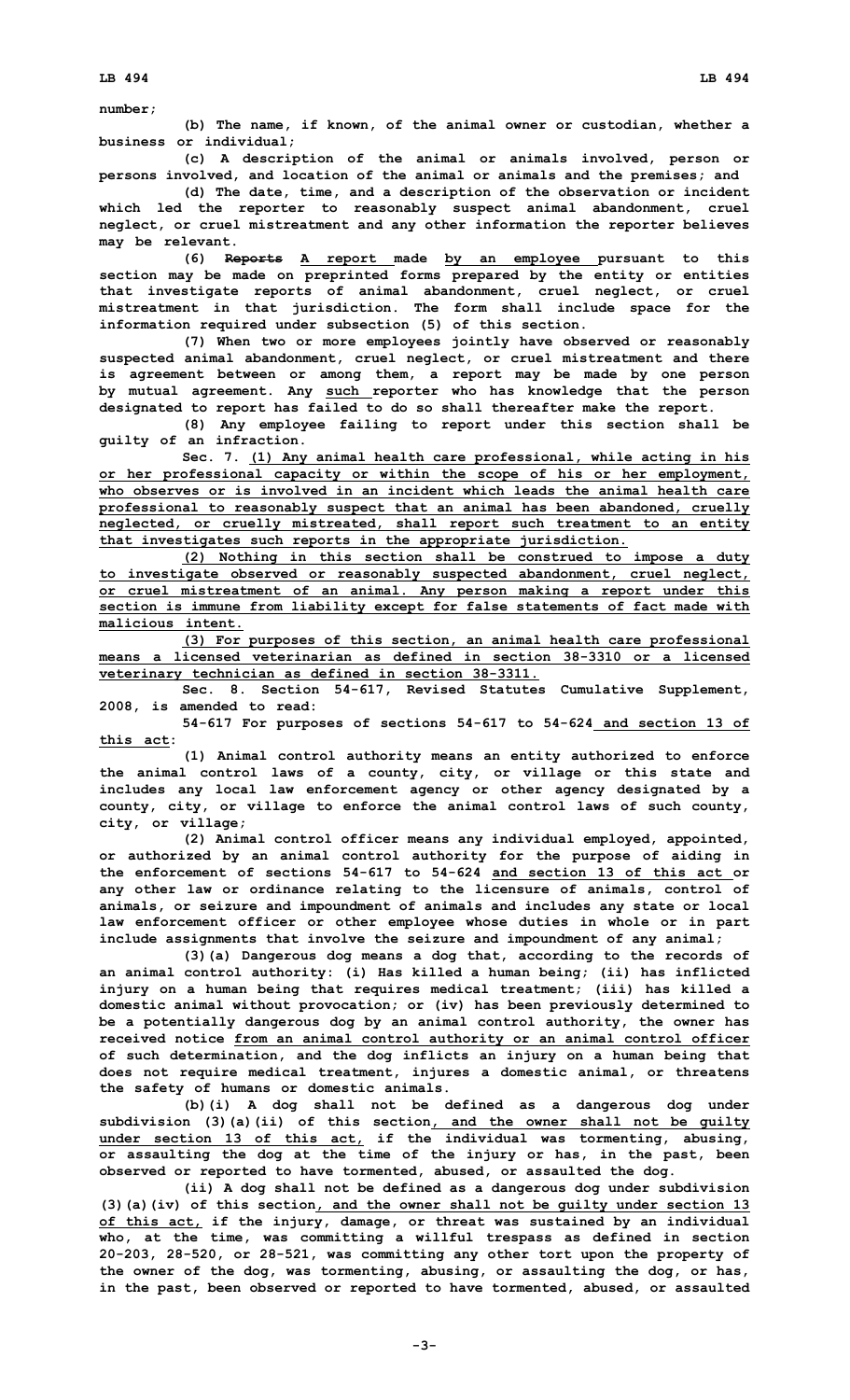**the dog, or was committing or attempting to commit <sup>a</sup> crime.;**

**(iii) <sup>A</sup> dog shall not be defined as <sup>a</sup> dangerous dog under subdivision (3)(a) of this section if the dog is <sup>a</sup> police animal as defined in section 28-1008;**

**(4) Domestic animal means <sup>a</sup> cat, <sup>a</sup> dog, or livestock. Livestock includes buffalo, deer, antelope, fowl, and any other animal in any zoo, wildlife park, refuge, wildlife area, or nature center intended to be on exhibit;**

**(5) Medical treatment means treatment administered by <sup>a</sup> physician or other licensed health care professional that results in sutures or surgery or treatment for one or more broken bones;**

**(6) Owner means any person, firm, corporation, organization, political subdivision, or department possessing, harboring, keeping, or having control or custody of <sup>a</sup> dog; and**

**(7) Potentially dangerous dog means (a) any dog that when unprovoked (i) inflicts an injury on <sup>a</sup> human being that does not require medical treatment, (ii) injures <sup>a</sup> domestic animal, or (iii) chases or approaches <sup>a</sup> person upon streets, sidewalks, or any public grounds in <sup>a</sup> menacing fashion or apparent attitude of attack or (b) any specific dog with <sup>a</sup> known propensity, tendency, or disposition to attack when unprovoked, to cause injury, or to threaten the safety of humans or domestic animals.**

**Sec. 9. Section 54-620, Revised Statutes Cumulative Supplement, 2008, is amended to read:**

**54-620 Any dangerous dog may be immediately confiscated by an animal control officer if the owner is in violation of sections 54-617 to 54-624 and section 13 of this act. The owner shall be responsible for the reasonable costs incurred by the animal control authority for the care of <sup>a</sup> dangerous dog confiscated by an animal control officer or for the destruction of any dangerous dog if the action by the animal control authority is pursuant to law and if the owner violated sections 54-617 to 54-624 and section 13 of this act.**

**Sec. 10. Section 54-622, Reissue Revised Statutes of Nebraska, is amended to read:**

**54-622 Any person Except as provided in section 13 of this act, any owner who violates sections 54-617 to 54-621 shall be guilty of <sup>a</sup> Class IV misdemeanor.**

**Sec. 11. Section 54-623, Revised Statutes Cumulative Supplement, 2008, is amended to read:**

**54-623 (1) Any person owner convicted of <sup>a</sup> violation of sections 54-617 to 54-624 and section 13 of this act shall not own <sup>a</sup> dangerous dog within ten years after such conviction. Any person owner violating this subsection shall be guilty of <sup>a</sup> Class IIIA misdemeanor, and the dog shall be treated as provided in subsection (2) of this section.**

**(2) If Except as provided in section 13 of this act, if <sup>a</sup> dangerous dog of an owner with <sup>a</sup> prior conviction under sections 54-617 to 54-624 and section 13 of this act attacks or bites <sup>a</sup> human being or domestic animal, the owner shall be guilty of <sup>a</sup> Class IIIA misdemeanor. In addition, the dangerous dog shall be immediately confiscated by an animal control authority, placed in quarantine for the proper length of time, and thereafter destroyed in an expeditious and humane manner.**

**Sec. 12. Section 54-623.01, Revised Statutes Cumulative Supplement, 2008, is amended to read:**

**54-623.01 Each county shall designate an animal control authority that shall be responsible for enforcing sections 54-617 to 54-624 and section 13 of this act and the laws of such county regarding dangerous dogs.**

**Sec. 13. (1) Any owner whose dangerous dog inflicts on <sup>a</sup> human being <sup>a</sup> serious bodily injury as defined in section 28-109 is guilty of <sup>a</sup> Class I misdemeanor for the first offense and <sup>a</sup> Class IV felony for <sup>a</sup> second or subsequent offense, whether or not the same dangerous dog is involved.**

**(2) It is <sup>a</sup> defense to <sup>a</sup> violation of subsection (1) of this section that the dangerous dog was, at the time of the infliction of the serious bodily injury, in the custody of or under the direct control of <sup>a</sup> person other than the owner or the owner's immediate family.**

**Sec. 14. Section 54-624, Revised Statutes Cumulative Supplement, 2008, is amended to read:**

**54-624 Nothing in sections 54-617 to 54-623.01 and section 13 of this act shall be construed to restrict or prohibit any governing board of any county, city, or village from establishing and enforcing laws or ordinances at least as stringent as the provisions of sections 54-617 to 54-623.01 and section 13 of this act.**

**Sec. 15. Original sections 28-1008, 28-1013, 28-1014, 28-1015, 28-1016, 28-1017, and 54-622, Reissue Revised Statutes of Nebraska, and**